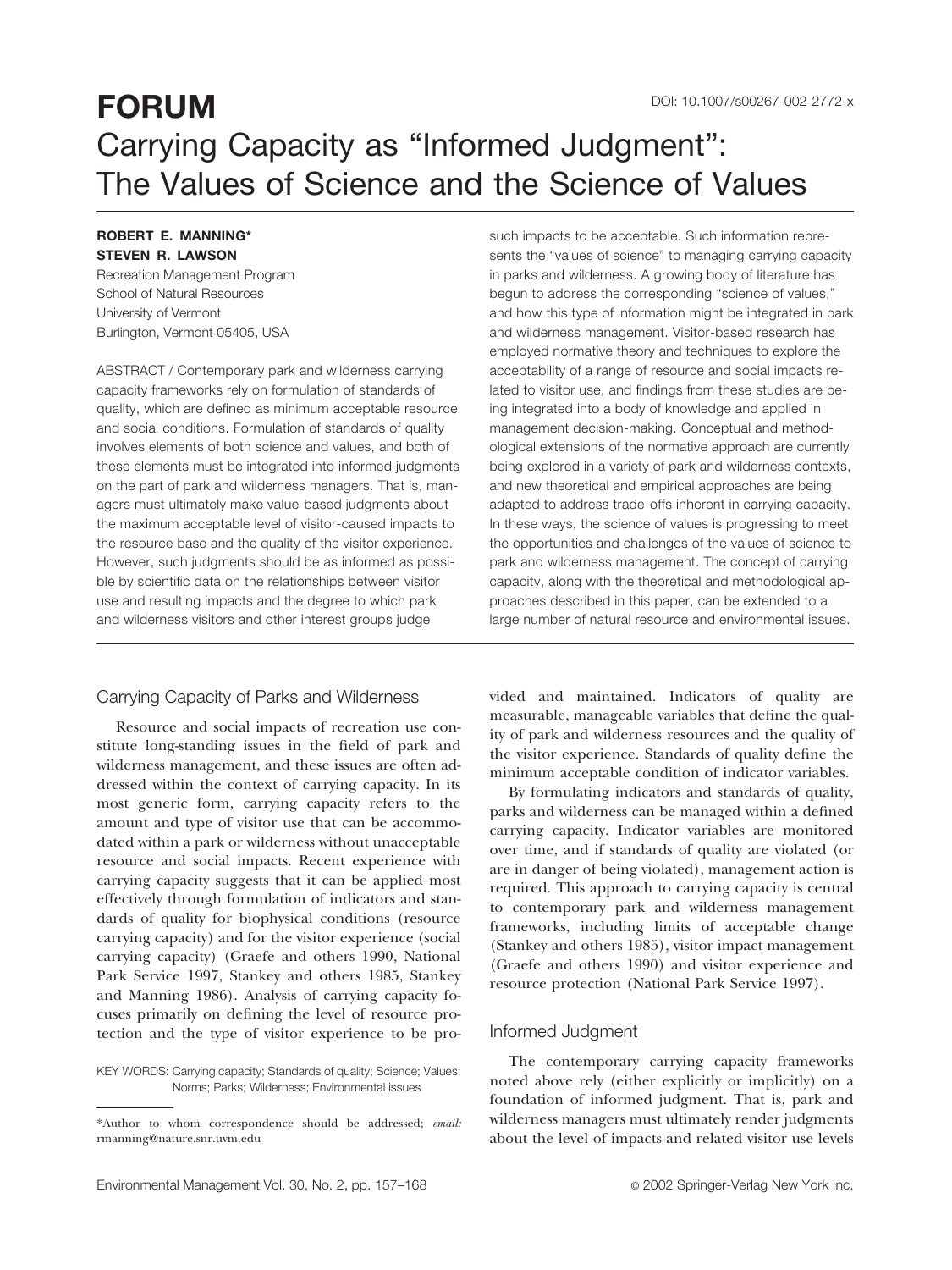

**Figure 1.** Hypothetical relationships between visitor use and impact to the recreation environment.

that are acceptable. A growing body of research illustrates that, while such relationships may be complex, increasing use levels of parks and wilderness may lead to increasing impacts to biophysical resources and the quality of the visitor experience (Hammitt and Cole 1998, Manning 1999). To what degree are such impacts and associated visitor use levels acceptable?

This issue can be illustrated graphically as shown in Figure 1. In this figure, hypothetical relationships between visitor use and impacts to the biophysical and social environments are shown. This figure suggests that such relationships can take varying forms (e.g., linear or curvilinear) but that increasing visitor use can and often does cause increasing impacts in the form of damage to fragile soils and vegetation and crowding and conflicting uses. $<sup>1</sup>$  However, it is not clear from</sup> these relationships at what point carrying capacity has been reached. For example, for relationship A, X1 and X2 represent alternative levels of visitor use that result in corresponding levels of impact as defined by points Y1 and Y2, respectively. Which of these points—Y1 or Y2; or some other point along the vertical axis—represents the maximum amount of impact that is acceptable?

To emphasize and further clarify this issue, some studies have suggested distinguishing descriptive from evaluative and/or prescriptive components of carrying capacity (Shelby and Heberlein 1984, 1986). The descriptive component of carrying capacity focuses on factual, objective data such as the relationships in Figure 1. For example, what is the relationship between the amount of visitor use and perceived crowding? The evaluative and prescriptive components of carrying capacity determination concern the seemingly more subjective issues of how changes in the recreation environment are judged and, ultimately, how much impact or change in the recreation environment is acceptable. For example, the evaluative component of carrying capacity might address the question of how visitors judge increasing levels of use, while the prescriptive component of carrying capacity might address the question of what level of perceived crowding should be allowed.

From this discussion, it is apparent that carrying capacity analysis and management require a strong element of informed judgment. Park and wilderness managers must ultimately render judgments about acceptable levels of biophysical and social impacts, and associated use levels, but such judgments should be as informed as possible. Findings from scientific studies represent an important approach to informing such judgments.

# The Values of Science

Science can inform management judgments about carrying capacity in at least two ways. First, research findings should serve as the basis of the descriptive component of carrying capacity. As noted above, the descriptive component of carrying capacity concerns the relationships between visitor use and the biophysical and social impacts of such use. A substantial body of scientific literature has been developed on both the resource and social components of carrying capacity, and recent meta-analyses have begun to integrate and synthesize this growing body of knowledge (e.g., Hammitt and Cole 1998, Manning 1999).

Second, research findings can also help inform the evaluative and prescriptive components of carrying capacity. These components of carrying capacity ultimately concern the maximum acceptable level of biophysical and social impacts. Again, a substantial body of scientific literature has been developed on the degree to which park and wilderness visitors are perceptive of such impacts and their subjective evaluations of these impacts. This research explores the park- and wilderness-related values of visitors and can be used with other types of information (e.g., legal and administrative mandates, agency policy, historic precedent, interest group politics, personnel and financial resources) to

<sup>&</sup>lt;sup>1</sup>Research also suggests that other factors can influence the relationship between the amount of visitor use and impacts to the biophysical and social environments. These factors may include type of recreation activity, visitor behavior, spatial and temporal distribution of use, and resource sensitivity (Manning 1999, Hammitt and Cole 1998).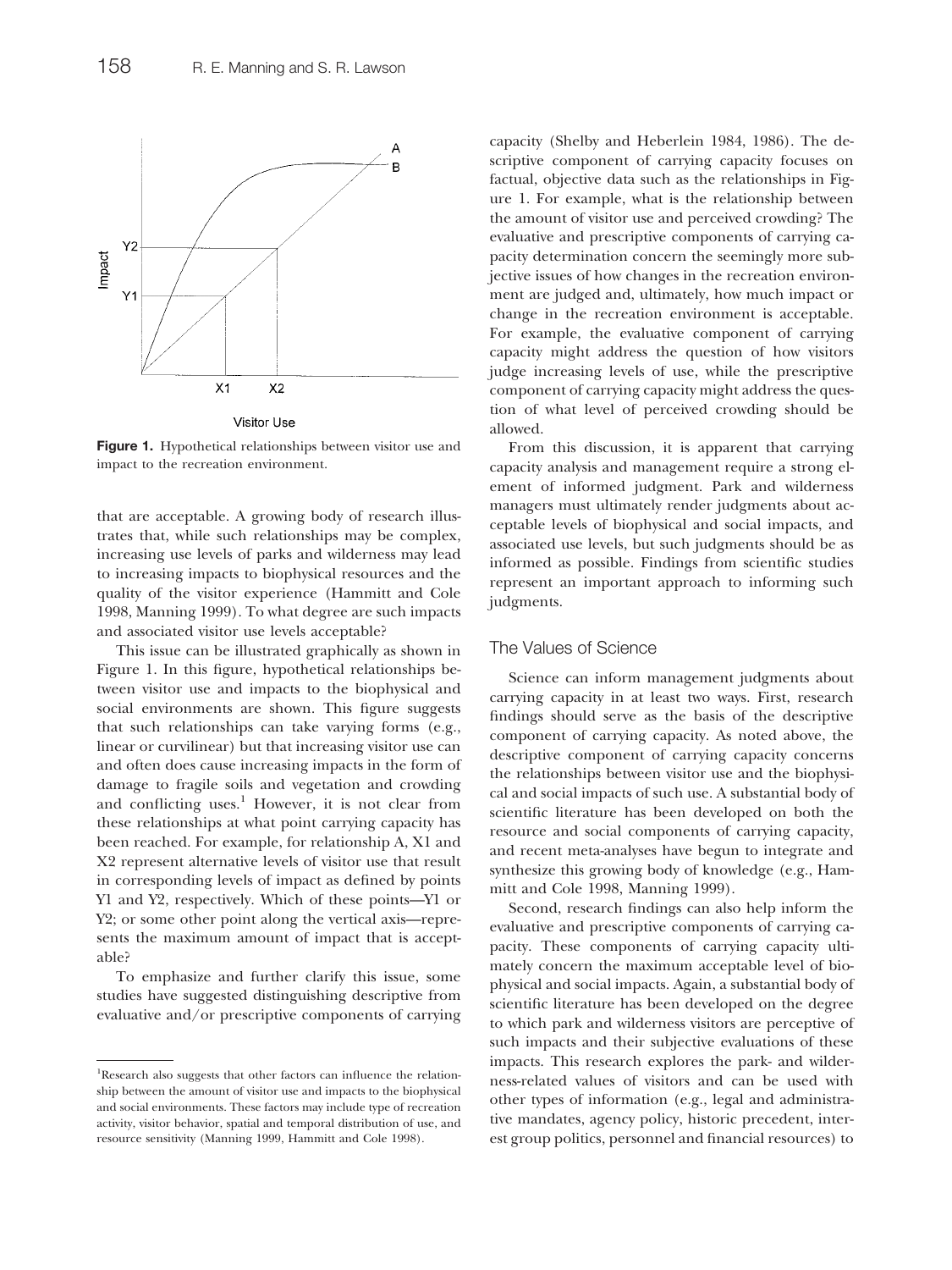help inform management judgments about standards of quality and, ultimately, carrying capacity.

## The Science of Values

Within the context of carrying capacity, scientific approaches to park and wilderness-related values have been applied primarily to formulation of standards of quality. Earlier in this paper, standards of quality were defined as minimum acceptable levels of indicator variables. Standards of quality ultimately reflect the values that visitors place on parks and wilderness. Research on visitor-based standards of quality has conventionally focused on normative theory and techniques. For example, what is the maximum acceptable number of groups that visitors feel can be encountered per day along a wilderness trail? More recent research has begun to extend the normative approach by emphasizing the potential consequences or trade-offs that may be inherent in normative research. For example, park and wilderness visitors may value both solitude and access, but these values may ultimately conflict. How do concerns about maintaining reasonable public access to wilderness areas affect normative judgments about the maximum acceptable number of groups that can be encountered per day along wilderness trails? The following subsections briefly describe and illustrate this evolving research on alternative park and wilderness values and their relationship to formulating standards of quality.

#### The Normative Approach

Developed in the disciplines of sociology and social psychology, the concept of norms has attracted considerable attention as a theoretical and empirical framework in park and wilderness research and management. In particular, normative theory has special application in helping to formulate standards of quality for park and wilderness experiences. As applied to outdoor recreation, norms are generally defined as standards that individuals and groups use for evaluating behavior and social and environmental conditions (Donnelly and others 1992, Shelby and Vaske 1991, Vaske and others 1986). If visitors have normative standards concerning relevant aspects of recreation experiences, then such norms can be measured and used as a basis for formulating standards of quality. In this way, parks and wilderness areas can be managed within a more empirically informed carrying capacity.

Application of the normative approach to formulating visitor-based standards of quality in park and wilderness management is most fully described in Shelby and Heberlein (1986), Vaske and others (1986), Shelby and others (1996), and Manning (1999). These appli-



**Figure 2.** Hypothetical social norm curve.

cations have relied heavily on the work of Jackson (1965), who developed a methodology—return-potential curves or "norm curves"—to measure norms. Using these methods, the personal norms of individuals can be aggregated to test for the existence of social norms or the degree to which norms are shared across groups. Normative research in outdoor recreation has focused largely on the issue of crowding (e.g., Heberlein and others 1986; Manning and others 1996a,b, Patterson and Hammitt 1990, Shelby, 1981a, Vaske and others 1996, Whittaker and Shelby 1988, Williams and others 1991), but also has been expanded to include other potential indicators of quality, including ecological impacts at wilderness campsites (Shelby and others 1988), wildlife-management practices (Vaske and Donnelly 1988), and minimum stream flows (Shelby and Whittaker 1995). Research findings from published studies of recreation-related norms have recently been compiled in Manning (1999).

A hypothetical social norm curve is shown in Figure 2 to illustrate the methodology described above. The norm curve traces the average acceptability ratings of a sample of recreationists for encountering a range of groups of other visitors per day along a trail. The highest point on the norm curve might be considered the optimal or preferred condition. The range of acceptable conditions might include all points on the norm curve above the zero point of the acceptability scale. The minimum acceptable condition might be defined by the point at which the norm curve crosses the zero point of the acceptability scale. The degree of consensus among the sample is indicated by the dispersion or variance of individual responses around the means that define the norm curve. This issue often is referred to as crystallization. Finally, the distance of the norm curve above and below the zero point of the acceptability scale defines norm intensity (also called salience) and is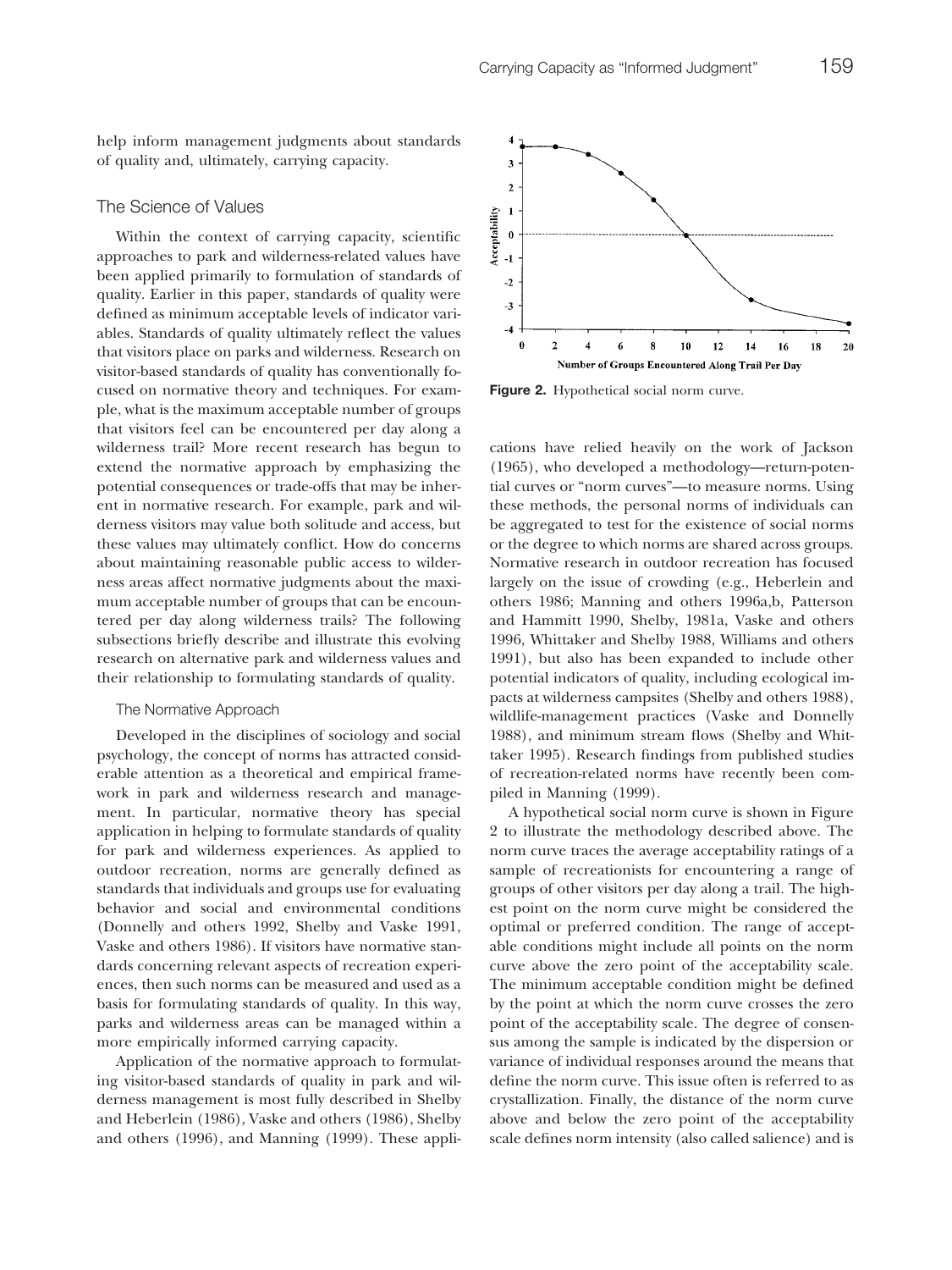a measure of the degree to which the impact under study is important to respondents.

## Extending the Normative Approach

As research on normative standards has proceeded, several approaches to measuring norms have evolved. Traditionally, outdoor recreation-related norms have been measured using a numerical or narrative approach. For example, respondents might be asked to evaluate a range of encounters (0, 5, 10, 15, etc.) with other groups per day along trails. The personal normative data derived are aggregated and graphed (as illustrated in Figure 2) to construct a norm curve from which social norms might be identified. This numerical or narrative approach often is shortened to reduce respondent burden by simply asking respondents in an open-ended format to report the maximum acceptable number of encounters with other groups per day. These two approaches might be called the long and short versions of this measurement technique.

More recently, visual approaches to measuring crowding and other outdoor recreation-related norms have been developed. Two of these studies used photographs of wilderness campsites that illustrated a range of ecological impacts (Shelby and Harris 1985, Shelby and Shindler 1990). Two other studies used artistic renderings of alternative use levels and related impacts (Heywood 1993a, Martin and others 1989). More recently, computer software has been used to edit and produce photographs depicting a range of use levels and environmental impacts (Hof and others 1994, Manning and others 1995, 1996a,b). As with the numerical/narrative approach described previously, long and short versions of this measurement technique can be used. The long version asks respondents to evaluate each image in a series of photographs. The short version asks respondents to select the photograph that illustrates the highest impact or use level acceptable.

An issue implicit in all of these measurement approaches concerns the evaluative dimension used in these questions. When respondents have been asked to evaluate a range of use levels and related impacts, the response scale has included terminology specifying a variety of evaluative dimensions, including "acceptability," "preference," "pleasantness," "desirability," "satisfaction," and "tolerance." These alternative evaluative dimensions may have substantially different meanings to respondents and may result in significantly different personal and social norms.

A related issue concerns the normative nature of evaluative dimensions. Application of normative theory and techniques to outdoor recreation has noted several

important elements of norms as they traditionally are defined (Heywood 1993a,b, 1996a,b, McDonald 1996, Noe 1992, Roggenbuck and others 1991, Shelby and Vaske 1991, Shelby and others 1996, Williams and others 1991). One of these elements suggests that norms have a strong obligatory nature; that is, norms define what should be. This suggests that norms might be measured by asking respondents about what recreation conditions or level of impacts they feel managers should maintain.

Recent studies of crowding-related norms for several national parks have allowed comparisons of findings among the norm measurement approaches described above (Manning and others 1997a,b, 1998, 1999c,d, 2000). These comparisons suggest that alternative measurement approaches can affect resulting norms in a statistically significant and substantive way (Manning and others 1999a). The most powerful effects concern the evaluative dimension used and more explicit introduction of the normative notion of the recreation conditions that managers should maintain.

Examples of these findings are shown in Table 1, which summarizes findings from several comparable studies. These findings suggest three important points. First, a range of personal and social norms can be estimated using a spectrum of evaluative dimensions that range from preference to absolute tolerance. Second, the management action evaluative dimension may be of special interest to park and wilderness managers because it more explicitly addresses trade-offs inherent in crowding-related issues (i.e., a desire to avoid crowding while also maintaining reasonable public access), and therefore may more closely approximate the traditional prescriptive nature of norms. For example, the management action question for the carriage roads of Acadia National Park, Maine, asked respondents "Which photograph shows the highest pattern of visitor use that the National Park Service should allow on this section of the carriage roads? In other words, at what point should visitors be restricted from using the carriage roads?" (Respondents were given options to report that visitor use should not be restricted at any point shown in the photographs or that visitor use should not be restricted at all. To the extent that respondents select these options, resulting crowding-related norms are underestimated.) It is important to note that management action-related norms are consistently and often substantially higher than preference and acceptability-based norms. The magnitude of these differences is often underestimated because up to one third of respondents in some studies reported that visitor use should not be restricted at any point shown in the photographs or that visitor use should not be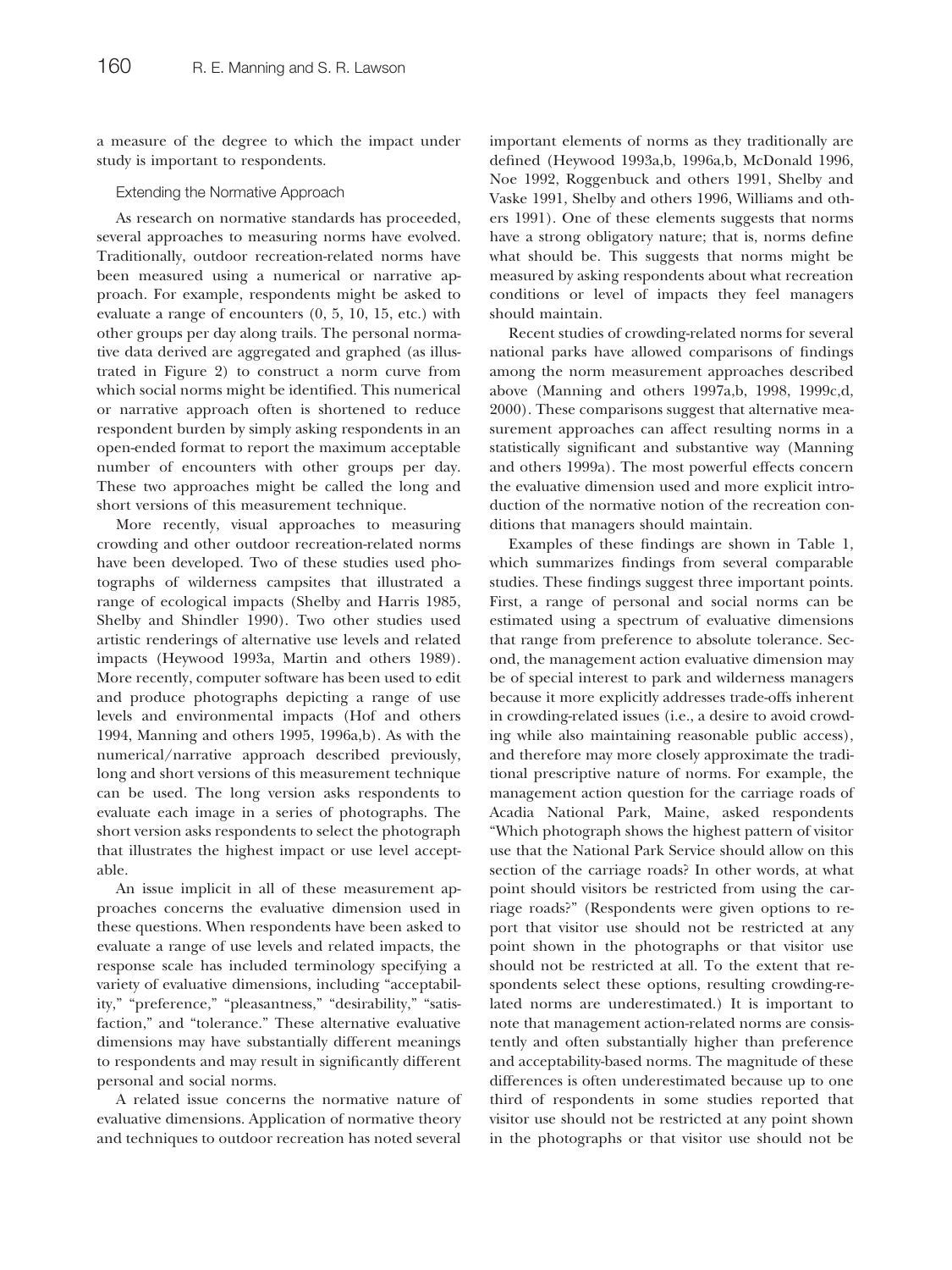|                                                       |            |            | Acceptability | Management | Absolute  |
|-------------------------------------------------------|------------|------------|---------------|------------|-----------|
|                                                       | Preference | Short form | Long form     | action     | tolerance |
| Carriage Roads, Acadia National Park                  |            |            |               |            |           |
| (persons/viewscape)                                   |            |            |               |            |           |
| 1995 (visitors)                                       |            | 10.7       | 12.7          | 17.8       | 25.2      |
| 1996 (visitors)                                       | 5.4        | 9.7        |               | 17.5       | 20.9      |
| 1996 (residents)                                      | 7.0        | 10.1       |               | 15.6       | 19.1      |
| Hiking Trails, Grand Canyon                           |            |            |               |            |           |
| National Park (1997) (persons/<br>viewscape)          |            |            |               |            |           |
| Corridor trails                                       | 3.4        | 6.9        | 9.0           | 9.1        | 12.8      |
| Rim trails                                            | 3.0        | 6.0        | 10.0          | 9.0        | 18.0      |
| Threshold trails                                      | 1.1        | 3.6        | 5.0           | 5.1        | 7.9       |
| Attractions, Yosemite National Park                   |            |            |               |            |           |
| Trail to Yosemite Falls (1998)<br>(persons/viewscape) | 18         | 32         | 40            | 46         | 60        |
| Base of Yosemite Falls (1998)                         | 43         | 75         | 92            | 100        | 126       |
| (people at one time)                                  |            |            |               |            |           |
| Trail to Vernal Fall (1998)                           | 11.2       | 20.6       | 26            | 29.7       | 38.6      |
| (persons/viewscape)                                   |            |            |               |            |           |
| Trail to Bridalveil Fall (1999)                       | 7          | 13         | 18            | 20         | 26        |
| (persons/viewscape)                                   |            |            |               |            |           |
| Base of Bridalveil Fall (1999)                        | 8          | 15         | 20            | 19         | 25        |
| (people at one time)                                  |            |            |               |            |           |
| Glacier Point (1999) (people at<br>one time)          | 19         | 34         | 42            | 49         | 61        |
| Trail to Mirror Lake (1999)<br>(persons/viewscape)    | 10.4       | 18.5       | 24            | 26.0       | 33.9      |
| Statue of Liberty National Monument                   |            |            | 45            | 64         | 61        |
| (1998) (waiting time in minutes to                    |            |            |               |            |           |
| get into the Statue of Liberty)                       |            |            |               |            |           |
| Alcatraz Island, Golden Gate                          | 25.1       | 36.0       | 44            | 43.9       |           |
| National Recreation Area (1998)                       |            |            |               |            |           |
| (people at one time in cell house)                    |            |            |               |            |           |
| Arches National Park                                  |            |            |               |            |           |
| Delicate Arch (1997) (people at<br>one time)          | 12         | 33         | 37            | 49         | 67        |
| North Window (1997) (people at<br>one time)           | 8          | 23         | 23            | 30         | 47        |
| Devils Garden (1997) (persons/<br>viewscape)          | 6          | 13         | 13            | 18         | 23        |

Table 1. Alternative evaluative dimensions of crowding norms

restricted at all. Finally, the range of crowding-related norms developed in the literature based in alternative evaluative dimensions may be useful to researchers and managers as it facilitates a more comprehensive understanding of the evaluative and prescriptive components of carrying capacity.

## Beyond the Normative Approach

Data derived from the normative approach can be useful in helping researchers and managers quantify the values of park and wilderness visitors and formulate crowding-related and other standards of quality. However, such studies have also illustrated the complex nature of this research, as well as the strengths and

weaknesses of normative theory and empirical techniques. In particular, conventional studies designed to estimate crowding-related and other norms may substantially underestimate such norms because these studies fail to explicitly (or even implicitly) introduce tradeoffs between the desire to avoid crowding and other impacts of recreation and the desire to maintain reasonable public access to parks and wilderness.

*Indifference curve analysis.* Research on park and wilderness-related values might be strengthened through adaptation of alternative theoretical and empirical approaches, especially those that more explicitly address inherent trade-offs in park and wilderness management. For example, indifference curve analysis devel-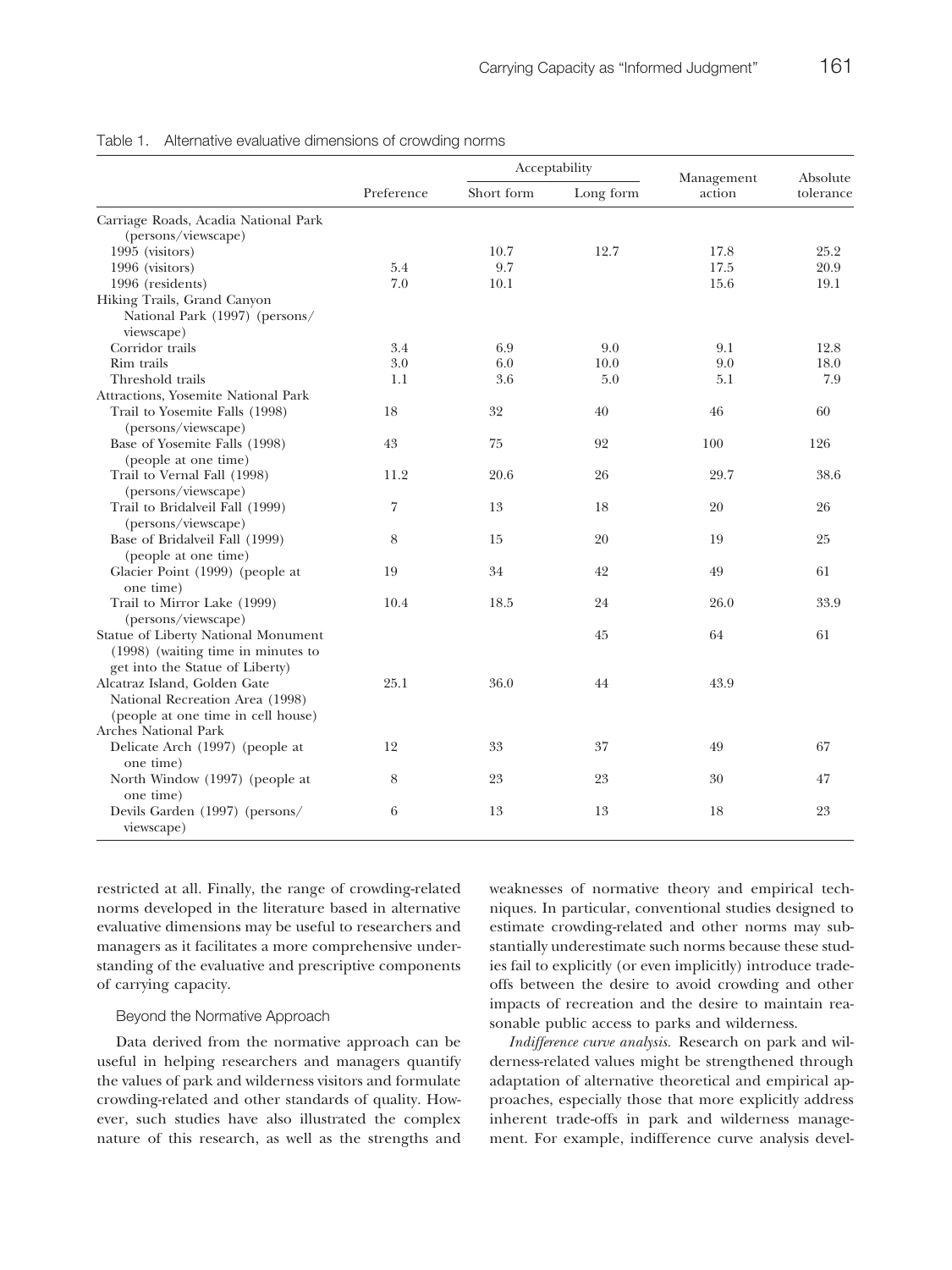

Increasing amounts of good A

**Figure 3.** Theoretical indifference curves and budget constraint.

oped in the discipline of economics, provides a model representing the trade-off decisions an individual makes in allocating a fixed level of income between two consumer goods (Nicholson 1995). There are two primary components to the indifference curve model: the individual's indifference curves and his/her budget constraint. A single indifference curve represents all possible combinations of two goods (e.g., A and B) that provide the individual with the same level of utility (Pindyck and Rubinfeld 1995). The curves labeled  $IC<sub>1</sub>$ and  $IC_2$  in Figure 3 are examples of indifference curves. Indifference curves further from the origin (i.e., indifference curves that include greater amounts of goods A and/or B) represent a higher level of utility or satisfaction than those closer to the origin. The budget constraint represents the possible combinations of goods A and B the individual can purchase, assuming the individual spends all of his/her income on the two goods (Pindyck and Rubinfeld 1995). For example, the budget constraint labeled BC in Figure 3 represents all possible combinations of the two consumer goods A and B, for a fixed income level.

According to indifference curve theory, the optimal combination of goods A and B for a given income is located where the budget constraint is tangent to one of the individual's indifference curves (Nicholson 1995). This represents the highest level of utility the individual can achieve from the consumption of goods A and B, given a fixed level of income. In Figure 3, the optimal condition is represented by point X. A more complete discussion of indifference curve theory is presented in Lawson and Manning (2000a,b, 2001b).

An initial application of indifference curve analysis to park and wilderness management was conducted within the context of carrying capacity at Arches National Park, Utah, USA, by substituting solitude at Delicate Arch and access to Delicate Arch for consumer goods (i.e., goods A and B in Figure 3). Specifically, the number of people at Delicate Arch was substituted for good B along the *y* axis, and the percent chance of receiving a hypothetical permit to hike to Delicate Arch was substituted for good A along the *x* axis.

Indifference curves were estimated following a procedure adapted from MacCrimmon and Toda (1969). In this procedure, respondents are presented with a series of pairs of solitude and access conditions. The first component of each pair of conditions is a fixed reference condition, against which respondents evaluate a unique alternative condition. Respondents are asked to indicate their preference within each pair of conditions they evaluate. For example, in the study at Arches National Park, respondents were asked to express their preference between a first set of conditions—having a 100% chance of receiving a permit to hike to Delicate Arch and seeing 108 people at Delicate Arch—and a second set of conditions—having a 50% percent chance of receiving a permit to hike to Delicate Arch and seeing 36 people at the arch. Study methods are described more fully in Lawson and Manning (2000a,b, 2001b).

Regression analysis was used to estimate an indifference curve for each respondent based on the data points derived from the respondents' evaluation of a series of pairs of access and crowding conditions at Delicate Arch. For each respondent, a hyperbolic, semilog, or quadratic curve was fit to the data points. The functional form for each individual indifference curve was selected based on the goodness of fit  $(R^2)$  of the regression equation, and the explanatory significance of the access variable (chance of receiving a permit) on the number of people at Delicate Arch.

A simulation model of visitor use at Arches National Park was used to estimate points defining the budget constraint, representing the possible combinations of visitor use levels and accessibility at Delicate Arch. Computer simulation models have been successfully applied to a variety of parks and wilderness areas (e.g., Potter and Manning 1984, Wang and Manning 1999 Schechter and Lucas 1978). Additional information about the inputs used to develop the simulation model can be found in Lawson and Manning (2000a,b, 2001b).

The simulation model was run at three levels of daily visitor use. The first level of use represented the park's average daily use in the peak summer season, which was used as a proxy for a 100% chance of receiving a permit to hike to Delicate Arch. The second level of use was 50% of the Park's average peak daily use, which was used as a proxy for a 50% chance of receiving a permit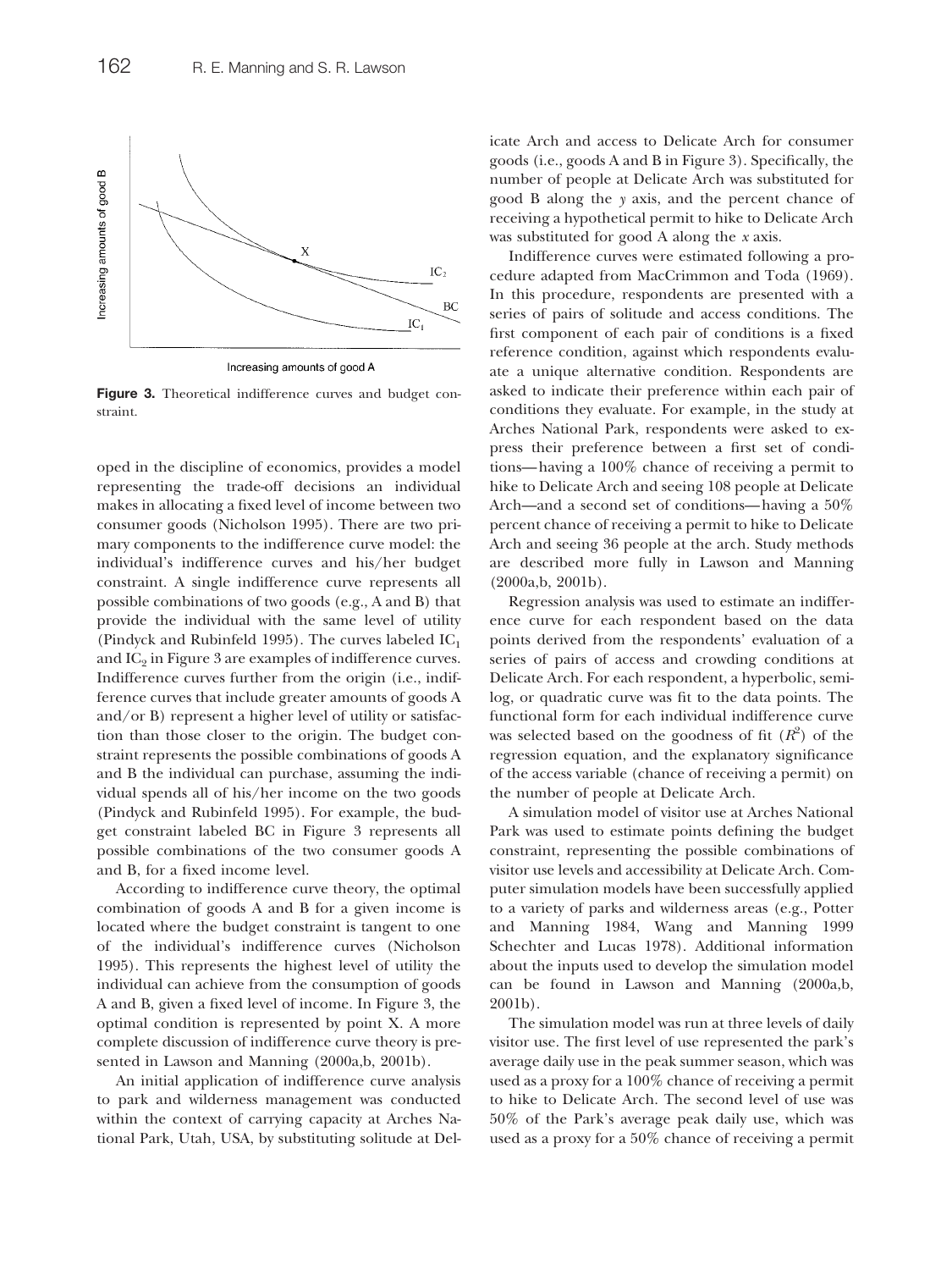

**Figure 4.** Findings from indifference curve analysis for Delicate Arch.

to hike to Delicate Arch. The third level of use was 25% of the park's average peak daily use, which was used as a proxy for a 25% chance of receiving a permit to hike to Delicate Arch.

For each use level, the model was run multiple times to account for variability in model parameters. The outputs from the simulation model runs were used to estimate the highest number of people any visitor would see at one time at Delicate Arch for each of the three accessibility conditions. A linear budget constraint was estimated from the three resulting data points.

Lastly, each individual's indifference curve was mathematically adjusted to find the point where the indifference curve is tangent to the budget constraint. The point of tangency between the adjusted indifference curve and the budget constraint reveals the respondent's preferred combination of visitor use and accessibility, given the possible conditions at Delicate Arch.

Study data were gathered from a survey of 124 visitors to Delicate Arch in September of 1999. The study used computer-generated photographs representing a range of the number of visitors at one time at Delicate Arch (Manning and others 1996b). The survey was administered on a lap top computer.

Study findings are shown in Figure 4, which presents the percent of respondents with each of the preferred combinations of access and visitor use at Delicate Arch. The budget constraint for Delicate Arch is represented by the line labeled BC. Each point noted along the budget constraint represents a preferred combination of access and crowding at Delicate Arch (the point of tangency between a respondent's indifference curve and the budget constraint) for at least one respondent. The number beside each point indicates the percentage of respondents with the corresponding preferred combination of access and crowding. Data analysis and study findings are described in more detail in Lawson and Manning (2000a,b, 2001b).

Study findings suggest that indifference curve analysis may provide a useful tool for park and wilderness managers to evaluate trade-offs inherent in carryingcapacity decisions. This research approach gathers data concerning crowding-related norms of visitors, but places such norms within a more realistic and applied management context regarding the trade-offs inherent in such normative judgments.

*Stated choice analysis.* Stated choice analysis represents another research approach to quantifying carrying capacity-related values and trade-offs inherent in park and wilderness management. Stated choice analysis models have been developed in the fields of psychometrics, econometrics, and consumer marketing to evaluate public preferences or attitudes (Green and Srinivasan 1978). There is a growing body of literature describing the application of stated choice analysis to outdoor recreation management issues in parks and related areas (Louviere and Timmermans 1990b, Louviere and Woodworth 1985, Schroeder and others 1990). In stated choice analysis, respondents are asked to make choices among alternative configurations of a multiattribute good (Louviere and Timmermans 1990a). Each alternative configuration is called a profile, and is defined by varying levels of selected attributes of the good (Mackenzie 1993). For example, respondents may be asked to choose between alternative recreation settings that vary in the number of other groups encountered, the quality of the natural environment, and the intensity of management regulations imposed on visitors. Respondents' choices among the alternatives are evaluated to estimate the relative importance of each attribute to the overall utility or satisfaction derived from the recreational setting. Further, stated choice analysis models are used to estimate public preferences or support for alternative combinations of the attribute levels (Dennis 1998). The theoretical framework underlying stated choice analysis is described more fully in Lawson and Manning (2001a, 2002).

A recent application of stated choice analysis was used to develop a decision-making model to inform judgments about the management of social, resource, and managerial attributes of the Denali National Park wilderness, within the context of carrying capacity (Lawson and Manning 2001a, 2002). Specifically, stated choice analysis was used to evaluate the choices Denali overnight wilderness visitors make when faced with hypothetical trade-offs among the conditions of selected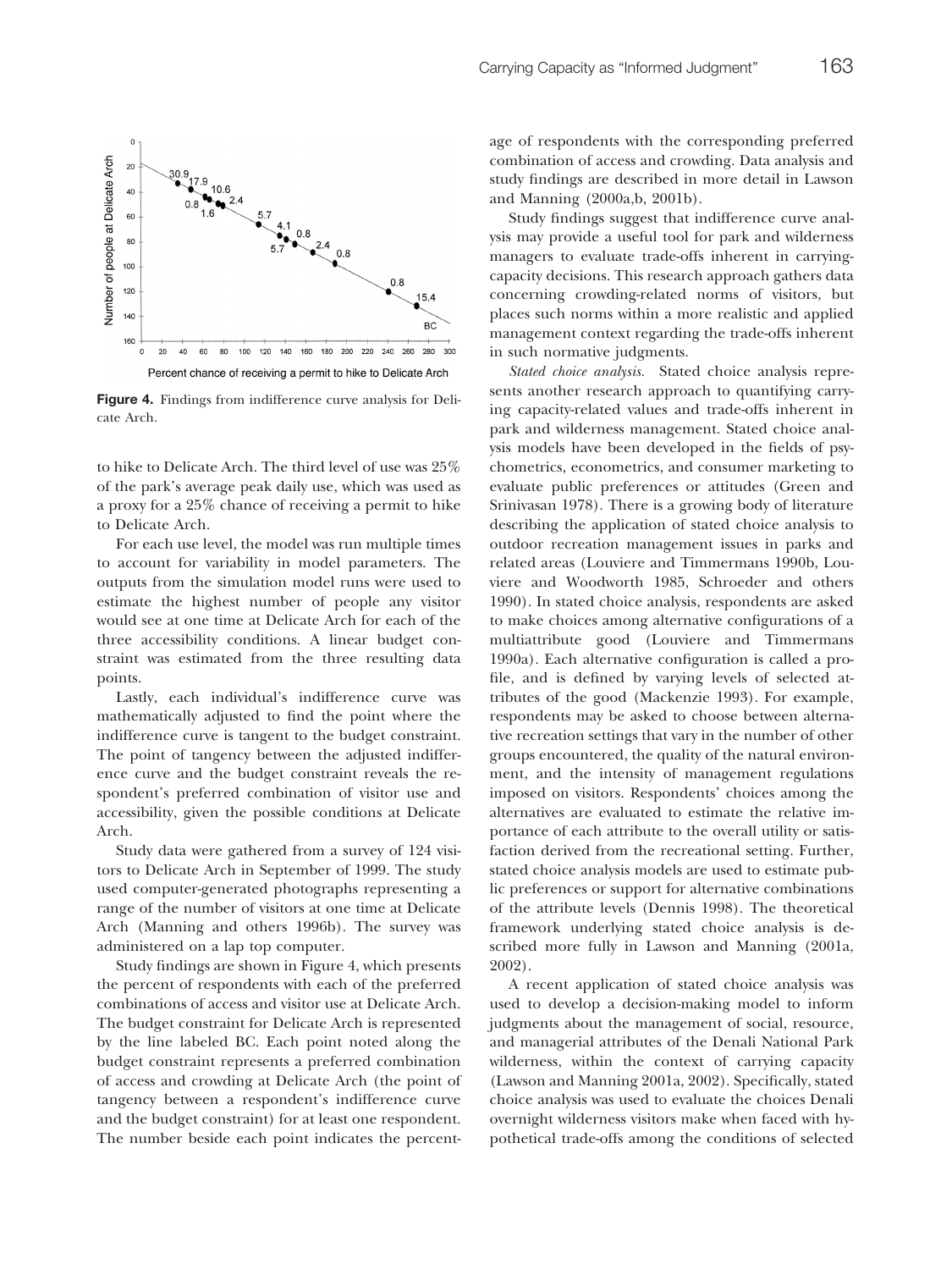| <b>Backcountry Setting A</b>                                                                   | <b>Backcountry Setting B</b>                                                                   |
|------------------------------------------------------------------------------------------------|------------------------------------------------------------------------------------------------|
| Encounter up to 2 other groups per<br>day while hiking.                                        | Encounter up to 4 other groups per<br>day while hiking.                                        |
| Able to camp out of sight and sound<br>of other groups all nights.                             | Able to camp out of sight and sound<br>of other groups most nights.                            |
| Hiking is along continuous, single<br>track trails developed from prior<br>human use.          | Hiking is along intermittent, animal-<br>like trails.                                          |
| Camping sites have some signs of<br>human use - light vegetation damage,<br>a few moved rocks. | Camping sites have some signs of<br>human use - light vegetation damage,<br>a few moved rocks. |
| Required to camp at <i>designated sites</i> .                                                  | Required to camp at <i>designated sites</i> .                                                  |
| Only a minority of visitors are able to<br>get a backcountry permit.                           | Most visitors are able to get a<br>backcountry permit for their preferred<br>trip.             |
|                                                                                                |                                                                                                |

**Figure 5.** Example of Denali wilderness setting comparison.

social, resource, and managerial attributes of the wilderness portion of the park.

In the stated choice analysis study, a set of six Denali wilderness setting attributes were selected to define a series of hypothetical Denali wilderness settings. Attributes selected to reflect the social conditions of the Denali wilderness included the number of other groups encountered per day while hiking and the likelihood of being able to camp out of sight and sound of other groups. Two attributes related to the resource conditions of the Denali wilderness were selected: the presence and extent of trails and the amount of human impact at camping sites. The intensity of restrictions regarding where wilderness visitors are allowed to camp and the level of difficulty of obtaining a permit for an overnight wilderness trip were selected as attributes to reflect the management conditions of the Denali wilderness. An experimental design was used to combine the six attributes at varying levels into a set of paired comparison questions, each consisting of two hypothetical Denali wilderness settings. An example of a representative Denali wilderness setting comparison is presented in Figure 5. For a more detailed discussion of the methods used to design the stated choice survey see Lawson and Manning (2001a, 2002).

The stated choice analysis survey was administered from 24 July through 2 September 2000 to visitors returning from an overnight wilderness trip. Respondents to the survey were presented with a series of nine paired comparison questions, each containing two hypothetical Denali wilderness settings. In each question, the respondent was asked to read through each Denali wilderness setting description and indicate which they

|                    | Table 2. Coefficient estimates for Denali wilderness |  |  |  |
|--------------------|------------------------------------------------------|--|--|--|
| setting attributes |                                                      |  |  |  |

| Variable                                          | Coefficient |
|---------------------------------------------------|-------------|
| Encounters with other groups per day while hiking |             |
| 0 other groups                                    | $0.439*$    |
| Up to 2 other groups                              | 0.065       |
| Up to 4 other groups                              | $-0.504*$   |
| Able to camp out of sight and sound of other      |             |
| groups                                            |             |
| All nights                                        | $0.295*$    |
| Most nights                                       | $0.145*$    |
| A minority of nights                              | $-0.440*$   |
| Hiking is along                                   |             |
| Intermittent, animal like trails                  | $0.319*$    |
| Single track trails developed from human use      | $-0.028$    |
| Multiple track trails developed from human use    | $-0.291*$   |
| Camping sites have                                |             |
| Little or no signs of human use                   | $0.582*$    |
| Some signs of human use                           | $0.207*$    |
| Extensive signs of human use                      | $-0.790*$   |
| Regulation of camping                             |             |
| Allowed to camp in any zone on any night          | $0.072*$    |
| Required to camp in specified zones               | $0.140*$    |
| Required to camp in designated sites              | $-0.212*$   |
| Chance visitors have of receiving a permit        |             |
| Most get a permit for their preferred trip        | $0.073*$    |
| Most get a permit for at least their second       | $0.143*$    |
| choice                                            |             |
| Only a minority get a permit                      | $-0.216*$   |

\*Statistically significant at 0.05 level or better.

preferred. The response rate for the stated choice analysis survey was 81.2%, resulting in a total of 311 completed questionnaires (approximately 78 respondents for each of four versions of the questionnaire) and 2799 pairwise comparisons.

Responses to the stated choice analysis survey were analyzed using logistic regression analysis. The coefficients of the logistic regression analysis are presented in Table 2. Results of the data analysis provide information about the relative importance wilderness visitors place on the selected social, resource, and managerial attributes of the Denali wilderness. The magnitude of the regression coefficients presented in Table 2 reflects the relative importance of the corresponding level of the attribute to Denali overnight wilderness visitors. Specifically, the findings suggest that levels of attributes with relatively large positive or negative coefficient values (e.g., "Little or no sign of human use at campsites," "Extensive signs of human use at campsites") are of greater relative importance to visitors than levels of attributes with relatively small positive or negative coefficient values (e.g., "Most get a permit for their preferred trip," "Required to camp in designated sites"). Further, the study results suggest that when the levels of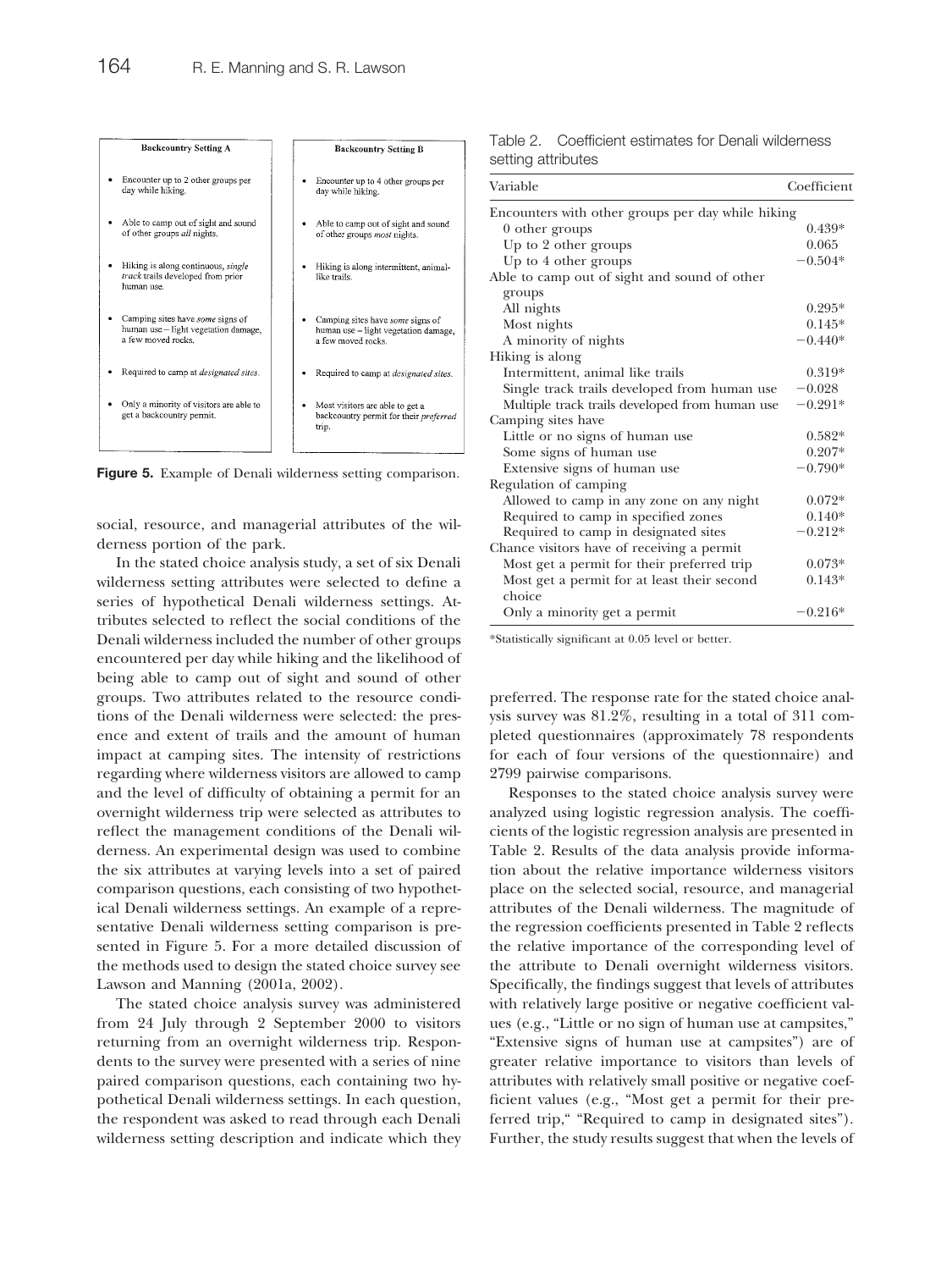

Figure 6. Graph of stated choice regression coefficients.

the Denali wilderness setting attributes deteriorate beyond certain thresholds, they provide less than average levels of utility or satisfaction, as shown in the graph of regression coefficients in Figure 6. For example, visitor utility or satisfaction falls from above average levels to below average levels as camping sites deteriorate from having "some signs of human use" to "extensive signs of human use," and this may represent a threshold.

These findings imply that a high quality wilderness experience can be maintained by keeping wilderness setting conditions from deteriorating beyond such threshold levels. The threshold levels identified in this study for each of the six Denali wilderness setting attributes could be used by park managers to help formulate standards of quality. For example, the study results suggest that fewer than two encounters with other groups per day while hiking provides a greater than average level of utility to Denali overnight visitors and that encounters with more than two other groups per day while hiking provides a less than average level of utility. Therefore, a potential standard of quality for this attribute might be set at "up to 2 encounters with other groups per day while hiking." Lastly, the regression equation can be used to estimate current users' support for a wide range of Denali wilderness management alternatives. A more in depth discussion of the

data analysis and study findings is presented in Lawson and Manning (2001a, 2002).

Stated choice analysis provides a potential improvement over conventional normative research approaches to park and wilderness carrying capacity because resulting data are derived from a more holistic or contextual perspective. That is, visitors' normative judgments and the resulting statistical analysis explicitly consider the inherent trade-offs among the conditions of social, resource, and managerial attributes of the Denali wilderness. Further, this expanded approach to normative research yields information to help formulate standards of quality for multiple and related wilderness attributes simultaneously.

## Conclusion

Carrying capacity is an important issue in park and wilderness management and is likely to increase in importance as the popularity of parks and wilderness continues to grow. Research on carrying capacity, along with management experience, has developed a number of planning and management frameworks and research approaches for addressing this issue. It is clear from the literature that management of carrying capacity involves matters of both science and values and that both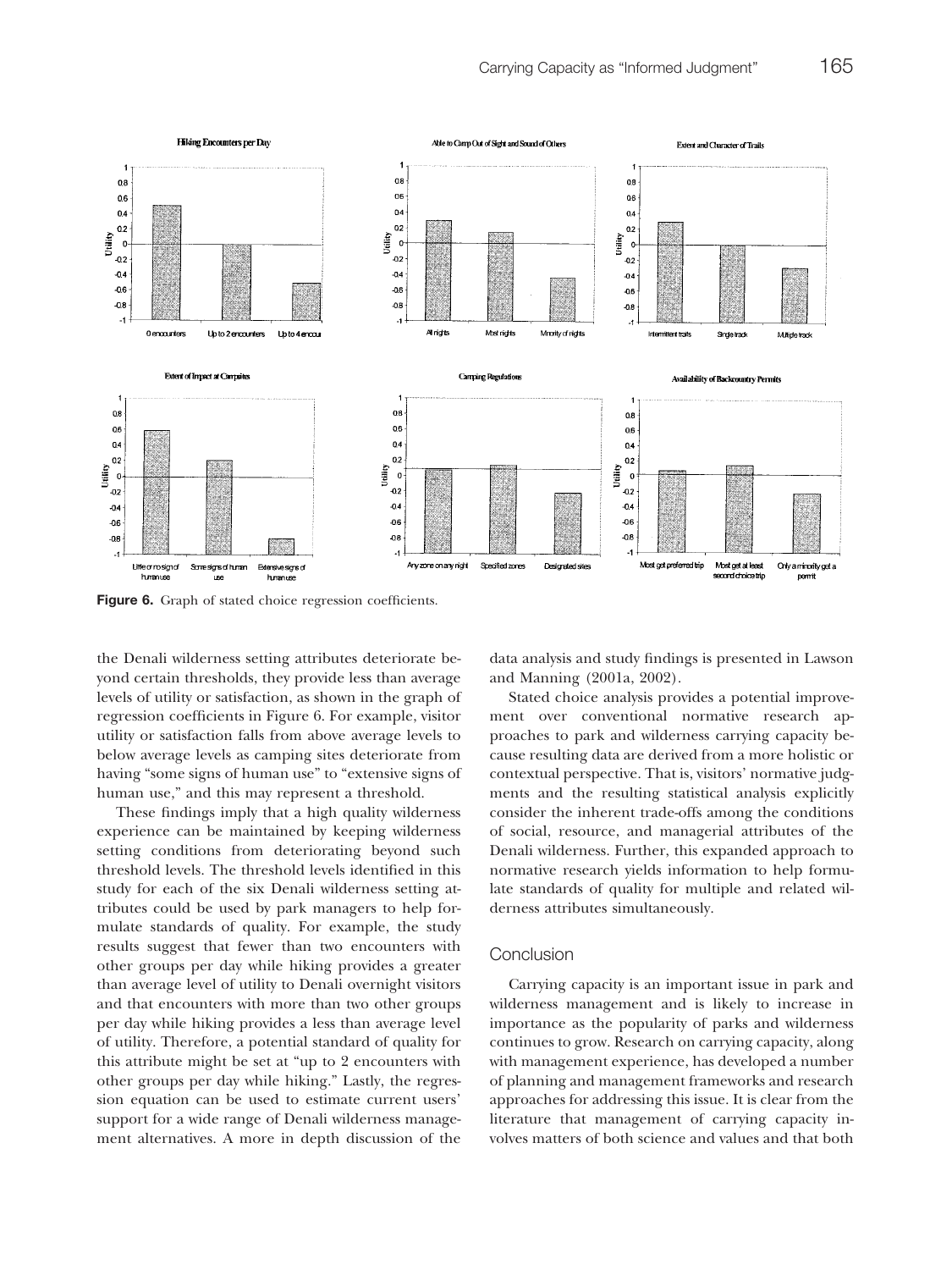of these elements must be integrated into "informed judgments" on the part of park and wilderness managers. That is, managers must ultimately make value-based judgments about the maximum acceptable levels of visitor-caused impacts to the resource base and the quality of the visitor experience. However, such judgments should be informed to the extent possible by scientific data on the relationships between visitor use and resulting impacts and the degree to which park and wilderness visitors and other interest groups judge such impacts to be acceptable. Such information represents the values of science to managing carrying capacity in parks and wilderness.

A growing body of literature has begun to address the corresponding "science of values," and how this type of information might be integrated into park and wilderness management. Visitor-based research has employed normative theory and techniques to explore the acceptability of a range of biophysical and social impacts related to visitor use, and findings from these studies are being integrated into a body of knowledge and applied in management decision-making. Conceptual and methodological extensions of the normative approach are currently being explored in a variety of park and wilderness contexts, and new theoretical and empirical approaches, including indifference curve and stated choice analysis, are being adapted to address trade-offs inherent in carrying capacity management. In these ways, the science of values is progressing to meet the opportunities and challenges of the values of science to park and wilderness management.

While progress has been made in developing a more conceptually and empirically informed approach to the carrying capacity of parks and wilderness, this research should be interpreted and applied carefully, and more research is clearly warranted. For example, normative theory and techniques borrowed from the discipline of sociology have proven useful in carrying capacity analysis, but such data derived in the context of park and wilderness management may lack the full prescriptive power of norms as they have traditionally been defined. As noted earlier in this paper, crowding-related and other norms in outdoor recreation have generally not included explicit consideration of trade-offs that may be necessary to attain desired levels of solitude and other experiential and resource conditions. Additional conceptual and methodological approaches (such as indifference curve analysis and stated choice modeling, as described in this paper) may prove useful to supplement the normative approach. Moreover, the normative data described in this paper are often analyzed and presented using measures of central tendency such as means and medians. Researchers

and managers should be careful not to mask important variation that might exist among different types of park and wilderness visitors.

A related issue concerns the inherent complexity and diversity of carrying capacity and its application to parks and wilderness. Current visitors have been the subject of most carrying capacity research, but other interest groups may be considered legitimate stakeholders as well, including local residents, displaced visitors, and the general public. Research should be expanded to include a wider spectrum of interest groups. Carrying capacity research has also traditionally been conducted on a site-by-site basis. However, viewing individual parks and wilderness areas as parts of larger regional or even national systems of outdoor recreation areas—and conducting research and management accordingly—may result in a more diverse system of park and wilderness opportunities that more fully serves the spectrum of public preferences. Such a systems approach may also help relieve some of the tension and confrontation often associated with the application of carrying capacity, as the preferences of multiple groups might be incorporated into larger scale research and management. It should also be noted that the types of data described in this paper are only one source of information on public values that might be incorporated into analyzing and applying carrying capacity to parks and wilderness areas. Other sources of information include legal and administrative mandates, agency policy, historic precedent, interest group politics, personnel and financial resources and—inescapably management judgment, but judgment that is scientifically informed to the extent that is possible.

Finally, the concept of carrying capacity, along with the theoretical and methodological research approaches described in this paper, can logically be generalized to a large number and variety of natural resource and environmental issues that extend well beyond park and wilderness management. Contemporary natural resource and environmental management often focuses on defining and maintaining minimum acceptable standards of quality for a variety of environmental and societal attributes or indicators. For example, the authors are currently involved in a study to help refine a regional management plan for Lake Champlain. A component of this project is to develop a set of indicators and standards of quality for this important regional resource. The current plan has identified a number of goals for the lake, including protection of water quality, improvement of fish and wildlife habitat, enhanced public access and recreational use, and continued contributions of the lake to regional economic development. However, some of these goals may inher-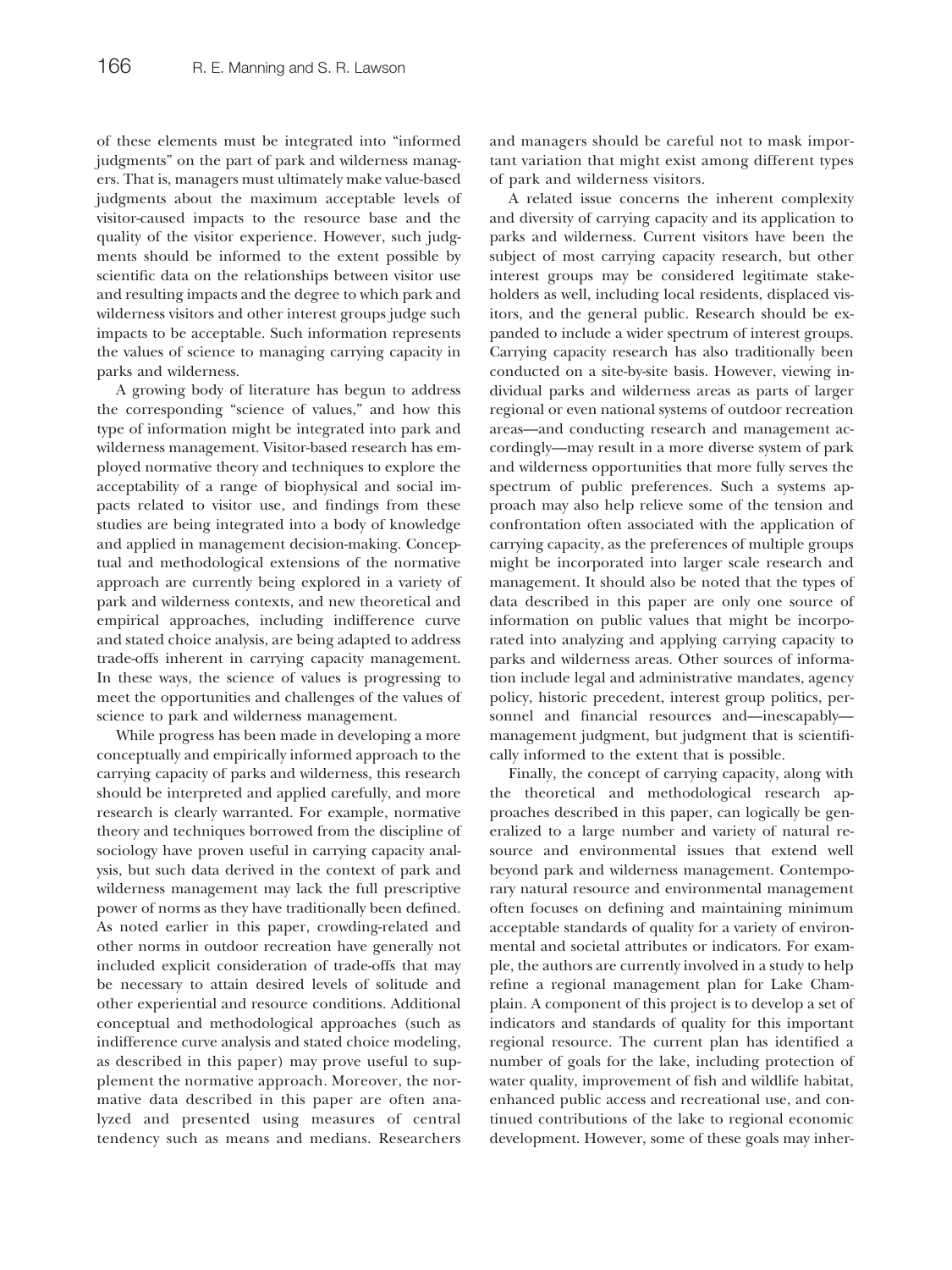ently involve competing public values of the lake, and these values must ultimately be clarified and quantified. Normative research and stated choice modeling are being used to help identify the most important indicator variables and to provide an empirical basis for formulating associated standards of quality. The conceptual frameworks and research approaches described in this paper may be useful for exploring and quantifying competing public values of environmental resources, for formulating standards of quality for natural resource and environmental management, for capitalizing on the values of science in resolving these issues, and for assisting environmental managers and policymakers in ultimately reaching "informed judgments" regarding such matters.

### Literature Cited

- Dennis, D. 1998. Analyzing public inputs to multiple objective decisions on national forests using conjoint analysis. *Forest Science* 44:421–429.
- Donnelly, M., and others. 1992. Measuring backcountry standards in visitor surveys. Pages 38–52 *in* Defining wilderness quality: The role of standards in wilderness management workshop proceedings: General technical report PNW-305. USDA Forest Service.
- Graefe, A., and others. 1990. Visitor impact management: The planning framework. National Parks and Conservation Association, Washington, DC.
- Green, P., and V. Srinivasan. 1978. Conjoint analysis in consumer research: Issues and outlook. *Journal of Consumer Research* 5:103–123.
- Hammitt, W., and D. Cole. 1998. Wildland recreation: Ecology and management. John Wiley, New York, 361 pp.
- Heberlein, T., and others. 1986. Using a social carrying capacity model to estimate the effects of marina development at the Apostle Islands National Lakeshore. *Leisure Sciences* 8:257–74.
- Heywood, J. 1993a. Behavioral conventions in higher density, day use wildland/urban recreation settings: A preliminary case study. *Journal of Leisure Research* 25:39–52.
- Heywood, J. 1993b. Game theory: A basis for analyzing emerging norms and conventions in outdoor recreation. *Leisure Sciences* 15:37–48.
- Heywood, J. 1996a. Conventions, emerging norms, and norms in outdoor recreation. *Leisure Sciences* 18:355–363.
- Heywood, J. 1996b. Social regularities in outdoor recreation. *Leisure Sciences* 18:23–37.
- Hof, M., and others. 1994. Getting a handle on visitor carrying capacity—a pilot project at Arches National Park. *Park Science* 14:11–13.
- Jackson, J. 1965. Structural characteristics of norms. Pages 301–309 *in I. D. Steiner and M. F. Fishbein (eds.)* Current studies of social psychology. Holt, Rinehart, Winston, New York.
- Lawson, S., and R. Manning. 2001a. Crossing experiential

boundaries: Visitor preferences regarding tradeoffs among social, resource, and managerial attributes of the Denali wilderness experience. *The George Wright Forum* 18(3):10–27.

- Lawson, S., and R. Manning, 2000a. Crowding versus access at Delicate Arch, Arches National Park: An indifference curve analysis. Pages 135–143 *in Proceedings of the third symposium on social aspects and recreation research*. Tempe, Arizona.
- Lawson, S., and R. Manning. 2000b. Evaluating multiple dimensions of visitors' tradeoffs between access and crowding at Arches National Park using indifference curve analysis. Pages 167–175 *in Proceedings of the 2000 northeastern recreation research symposium*. Bolton Landing, New York.
- Lawson, S., and R. Manning. 2001b. Solitude versus access: A study of tradeoffs in outdoor recreation using indifference curve analysis. *Leisure Sciences*, 23:179–191.
- Lawson, S., and R. Manning. 2002. Tradeoffs among social, resource, and management attributes of the Denali wilderness experience: A contextual approach to normative research. *Leisure Sciences* (in press).
- Louviere, J., and H. Timmermans. 1990a. Stated preference and choice models applied to recreation research: A review. *Leisure Sciences* 12:9–32.
- Louviere, J., and H. Timmermans. 1990b. Using hierarchical information integration to model consumer responses to possible planning actions: Recreation destination choice illustration. *Environment and Planning* 22:291–308.
- Louviere, J., and G. Woodworth. 1985. Models of park choice derived from experimental and observational data: A case study in Johnston County, Iowa. University of Iowa Technical Report, Iowa City, Iowa.
- MacCrimmon, K., and M. Toda. 1969. The experimental determination of indifference curves. *Review of Economic Studies* 36:433–451.
- Mackenzie, J. 1993. A comparison of contingent preference models. *American Journal of Agricultural Economics* 75:593– 603.
- Manning, R. 1999. Studies in outdoor recreation: Search and research for satisfaction. Oregon State University Press, Corvallis, 374 pp.
- Manning, R., and others. 1995. The visitor experience and resource protection process: The application of carrying capacity to Arches National Park. *The George Wright Forum* 12:41–55.
- Manning, R., and others. 1996a. Crowding norms at frontcountry sites: A visual approach to setting standards of quality. *Leisure Sciences* 18:39–59.
- Manning, R., and others. 1996b. Social carrying capacity of natural areas: Theory and application in the US National Parks. *Natural Areas Journal* 16:118–127.
- Manning, R., and others. 1997a. Acadia National Park carriage road study: Phase III Research. Technical Report NPS/NESO-RNR/NRTR/98-1. US National Park Service.
- Manning, R., and others. 1997b. Acadia National Park Carriage Road study: Phase II research. Technical Report NPS/ NESO-RNR/NRTR/98-3. US National Park Service.
- Manning, R., and others. 1998. Day use hiking in Grand Canyon National Park. University of Vermont Technical Report, Burlington, Vermont.